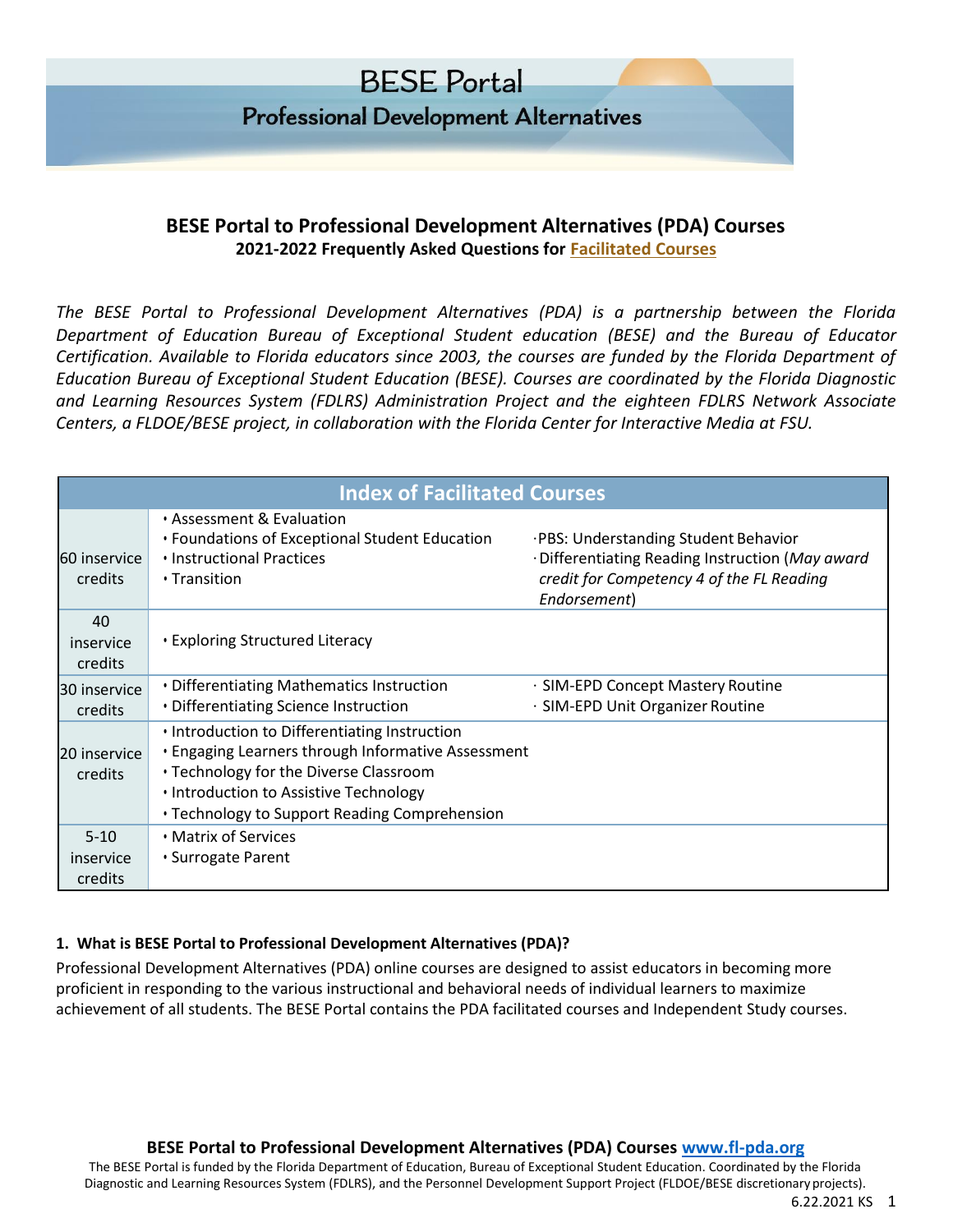# **Professional Development Alternatives**

### **BESE Portal to Professional Development Alternatives (PDA) Courses 2021-2022 Frequently Asked Questions for Facilitated Courses**

#### **2. What are the characteristics of the PDA Facilitated Courses?**

The BESE Portal offers both facilitated courses and independent study courses. Both types of courses share the following characteristics:

- $\rightarrow$  Available statewide
- $\rightarrow$  Free to Florida educators
- $\rightarrow$  Resources and content are reviewed monthly and updated annually by expert writers
- → High-quality online content and a variety of learning activities for self-paced study
- **→** Classroom-related assessment tasks
- $\rightarrow$  Consistent, user-friendly format and organization
- $\rightarrow$  Technology support
- → Support Florida's Multi-Tiered System of Supports (MTSS)

#### **3. What are the requirements of a PDA facilitated course?**

The requirements of facilitated PDA Courses vary depending on the course; however, with all facilitated courses participants will:

- → Engage in orientation and additional face-to-face or virtual group meetings.
- → Study course content and access current external links to information available through the internet.
- → Complete assessment tasks including quizzes, discussion board prompts, and dropbox assignments

#### **4. Where can I learn more about the content of the PDA facilitated courses?**

Facilitated course descriptions are available at the PDA website [www.fl-pda.org.](http://www.fl-pda.org/) On the left of the page, select: View Course Descriptions.

#### **5. Who can participate in the PDA facilitated courses?**

The PDA facilitated courses have been developed for educators currently employed in education in the state of Florida; however, if not currently employed in education in Florida and seeking inservice credits for recertification, PDA courses may be taken if certain criteria are met. Read numbers fifteen through eighteen of this document for more information about inservice credit.

#### **6. If I am outside of the United States, may I participate in a PDA facilitated course?**

Educators who are living outside the United States are permitted to participate in any of the PDA facilitated courses if they are able to access it through [www.fl-pda.org;](http://www.fl-pda.org/) however, there is no technical support system in place for users outside of the country unable to access the site.

#### **BESE Portal to Professional Development Alternatives (PDA) Courses [www.fl-pda.org](http://www.fl-pda.org/)**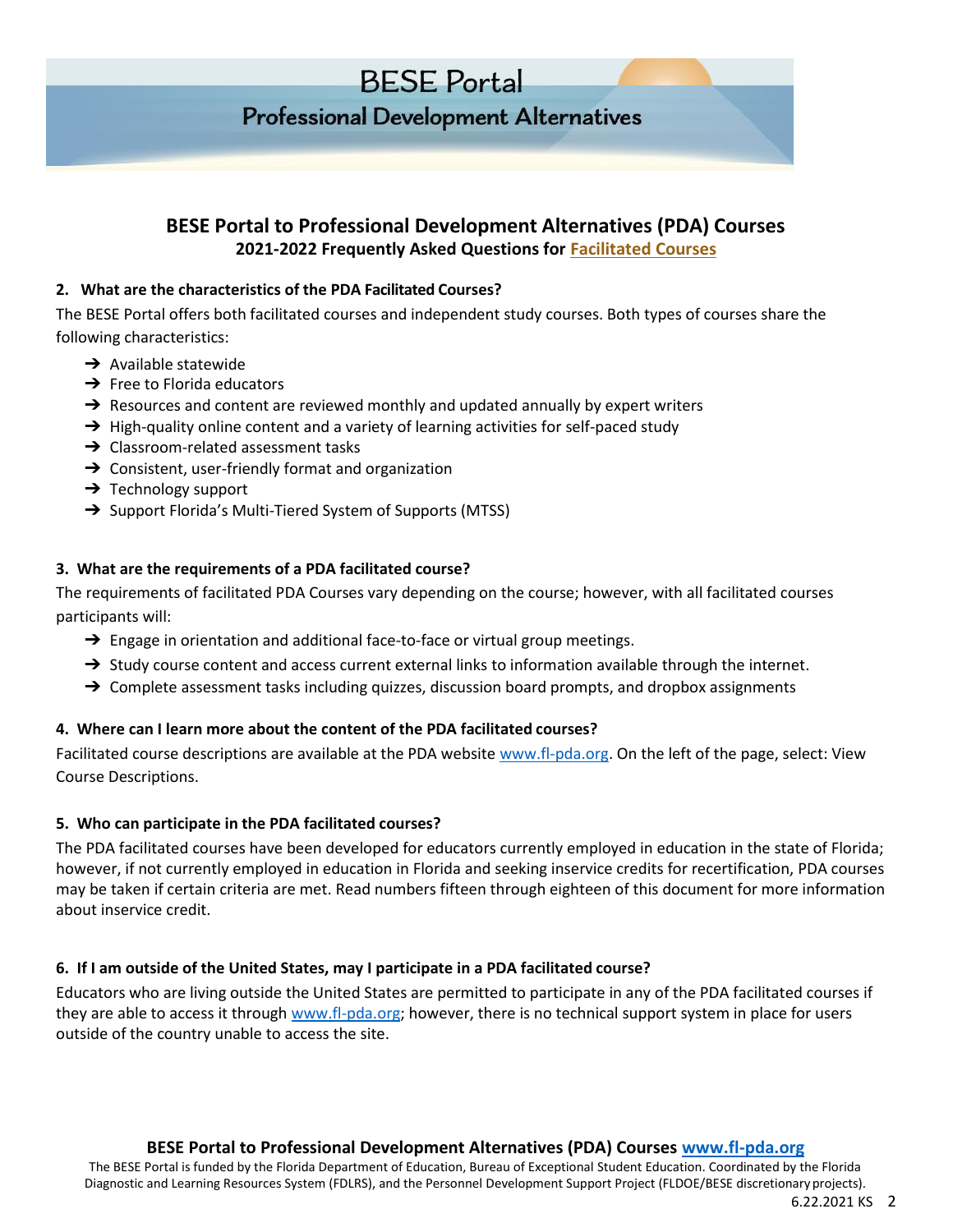# **Professional Development Alternatives**

## **BESE Portal to Professional Development Alternatives (PDA) Courses 2021-2022 Frequently Asked Questions for Facilitated Courses**

#### **7. I have never taken an online course. How will I know what to do?**

A face-to-face or in a virtual orientation prior to starting the course for all facilitated PDA courses. Your FDLRS PDA Coordinator and Facilitator will provide you with information prior to orientation. During orientation for facilitated courses the following occurs:

- $\vee$  Meet the FDLRS PDA Facilitator
- $\vee$  Learn more about PDA and D2L (PDA learning management system)
- $\vee$  Receive a username, password and course syllabus
- $\vee$  Learn to navigate the course

### **8. Do I need to take all PDA facilitated courses, and do I need to take the courses in a particular order?**

It is not necessary to take courses in a particular order. Additionally, participants may choose the courses meeting their needs.

#### **9. Can I participate in a PDA facilitated course if I am not currently working with students?**

It is best to talk to the course facilitator to discuss how to proceed. The facilitator may have options to successfully complete the course.

#### **10. Are PDA facilitated courses offered year around?**

PDA facilitated courses are offered on an ongoing basis both at a local level and with statewide registration from July 15- May 15. If applicable, FDLRS PDA Coordinators will report inservice credits to the school districts in their service region to meet the June 30 recertification deadline.

## **11. May I earn partial credit for PDA facilitated courses?**

It is necessary to complete all the course requirements to earn inservice credits. No partial credit is awarded for any PDA facilitated courses.

## **12. How do I register for a PDA facilitated course?**

Facilitated courses are offered with statewide registration and are also offered by the local FDLRS centers.

- → **Facilitated Courses Offered Locally:** Contact the local FDLRS PDA Coordinator for course availability, scheduling, registration, and district inservice credit information. Coordinator contact information is available at www.fl-pda.org.
- ➔ **Facilitated Courses Offered Statewide:** Go to [www.fl-pda.org a](http://www.fl-pda.org/)nd select the Statewide Registration banner.

## **BESE Portal to Professional Development Alternatives (PDA) Courses [www.fl-pda.org](http://www.fl-pda.org/)**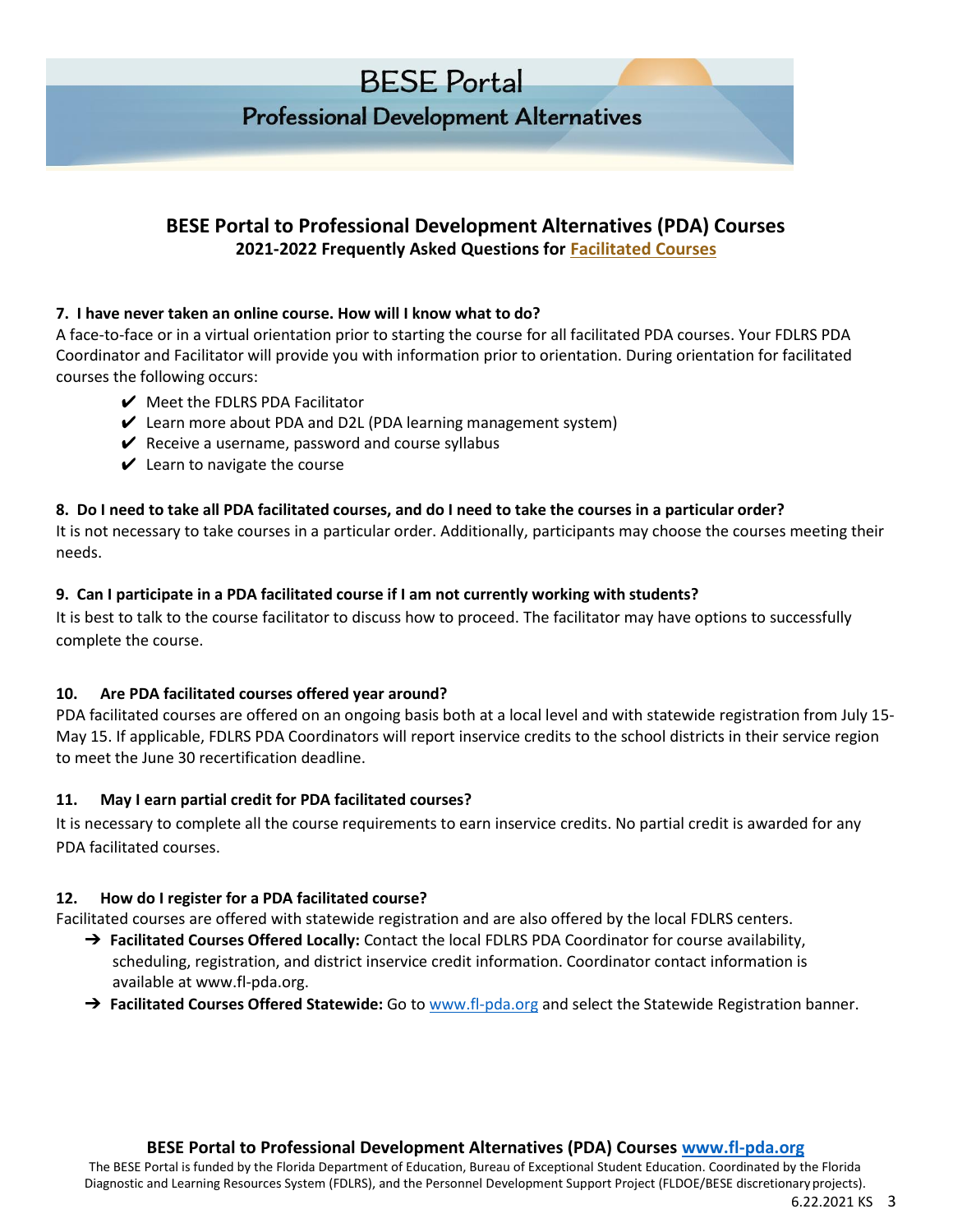**Professional Development Alternatives** 

## **BESE Portal to Professional Development Alternatives (PDA) Courses 2021-2022 Frequently Asked Questions for Facilitated Courses**

#### **13. How long do I have to complete a PDA facilitated course? How many hours will I spend on a course?**

The typical number of inservice credits indicates the approximate number of hours spent working on PDA facilitated course. Since participant background knowledge, study habits, and experience varies, it is difficult to determine the length of time individuals require to thoroughly study the content and complete assessment tasks. Facilitated courses are scheduled with beginning and ending dates and a course syllabus is provided to assist with time management.

### **14. What happens if I need to drop a PDA facilitated course after I have enrolled? What happens if I fall behind with course requirements?**

During a PDA facilitated course, it is required to follow the course syllabus and due dates. At the midpoint of the course, it is also expected for participants to have all requirements complete. If coursework is not current at the midpoint, the PDA Facilitator or Coordinator may suggest to re-register for the course at a different time.

If unable to meet the expectations, contact the PDA Facilitator immediately. If enrollment is cancelled, a record of completed work will be on file for approximately one year. Upon re-enrollment, finished and passed work is not required to complete.

#### **15. How do I know how many inservice credits I need to recertify?**

All questions regarding individual certification or recertification should be directed to local personnel/certification department or to the Florida Department of Education Certification office [http://www.fldoe.org/teaching/certification/index.stml. I](http://www.fldoe.org/teaching/certification/index.stml)t is critical to get the information specifically related to the certification situations. FDLRS PDA Coordinators can answer questions regarding credit for FDLRS professional development. FDLRS staff are not certification specialists.

**BESE Portal to Professional Development Alternatives (PDA) Courses [www.fl-pda.org](http://www.fl-pda.org/)**